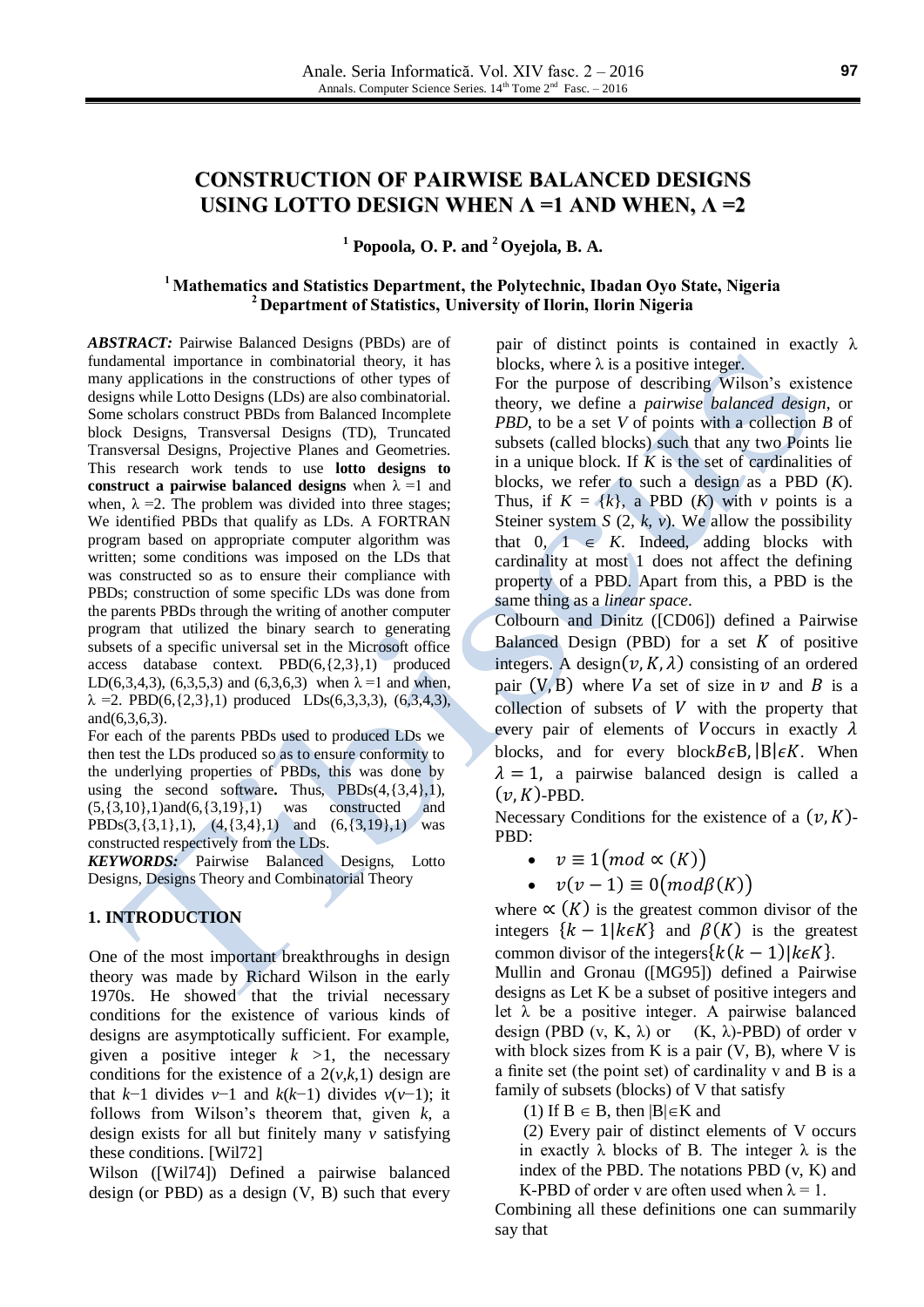*A pairwise balanced design* (or PBD) with index λ is a pair  $(V, B)$  where

1. V is a finite set of points,

2. B is a collection of subsets of V called blocks,

3. Every pair of distinct points of V occurs in exactly λ blocks.

For example: The following blocks constitute a PBD (10, {3, 4}, 1).

{1*,*2*,*3*,*4} {2*,*5*,*8} {3*,*5*,*0} {4*,*5*,*9} {1*,*5*,*6*,*7} {2*,*6*,*9} {3*,*6*,*8} {4*,*6*,*0} {1*,*8*,*9*,*0} {2*,*7*,*0} {3*,*7*,*9} {4*,*7*,*8}*.*

where,  $v = 10$ ,  $b = 3$ ,  $k = 4$ ,  $\lambda = 1$ ,  $r = 3$ 

#### **Parameters of PBDs**

v (order) is the size of V (elements of V are points, varieties or treatments)

b (block numbers) is the number of elements of B (elements of B blocks)

r (replication numbers) is the number of blocks to which every point belongs

k (blocks size) is the common size of each block and  $\lambda$  (index) is the number of blocks to which every pair of distinct point belongs.

According to Li ([Li99]) An  $LD(n,k,p,t;b)$  is a Lotto Design for a set of k-sets (blocks) of an n-set such that any p-set intersects at least one k-set in t or more elements. For example the following constitute blocks of an LD(13,6,5,3;5)

 $\{1,2,3,4,5,6\}, \{1,2,3,4,5,7\}, \{1,2,3,4,6,7\},\$ 

{1,2,3,5,6,7},{8,9,10,11,12,13}

Here,  $n = 13$ ,  $k = 6$ ,  $p = 5$ ,  $t = 3$  and  $b = 5$ 

#### **The Lottery Game**

Li (1999) described a typical lottery the following way: For a small fee, a person chooses  $k$  numbers from  $n$  numbers or has the numbers chosen randomly for him. This constitutes the ticket. The sale of tickets is stopped at a certain point and the government or casino picks  $p$  numbers from the  $n$ numbers randomly. These  $\hat{p}$  numbers are called the winning numbers. If any of the tickets sold match  $t$  or more of the winning numbers, a prize is given to the holder of the matching ticket. The larger the value of  $t$ , the larger the prize. Usually,  $t$  must be three or more to receive a prize.

Li (1999) gave the following definition for Lotto Designs.

Suppose  $n, k, p$  and t are integers and B is a collection of K-subsets of a set X of  $\nu$  elements (usually X is X  $(n)$ ). Then B is an  $(n, k, p, t)$  Lotto Design (LD) if an arbitrary p-subset of  $X(n)$ intersects some  $K$ -set of  $B$  in at least  $t$ -elements. The  $K$ -sets in Bare known as the blocks of the Lotto design $B$ . The elements of  $X$  are known as the varieties of the design.  $L(n, k, p, t)$  denotes the smallest number of blocks in any  $(n, k, p, t)$ -lotto design.

Pairwise Balanced Designs (PBDs) Lotto Designs (LDs) are combinatorial using latter to construct the formal we be a breakthrough of this research work.

#### **2. METHODOLOGY**

Several methods abound for the construction of PBDs. Many of the methods utilizes various computer techniques. Also, so many existence and enumeration problems have been resolved due to the use of various computer techniques. New and large classes of designs have been developed and analyzed through the use of computer. Thus, the field of computer as earlier written has been playing an important role in design theory.

This work will be introducing another method, the use of lotto designs in the construction of PBDs. Computer techniques would be utilized in achieving our objectives. This is because these techniques save time and ensure accuracy. The problem will be divided into stages as listed below:

**Stage one:** We shall identify PBDs that qualify as LDs. A FORTRAN program based on appropriate computer algorithm will be written to identify the PBDs out of those that will be qualified will be randomly selected for the purpose of our research.

**Stage two**: some conditions will be imposed on the LDs that will be constructed so as to ensure their compliance with PBDs.

**Stage three**: construction of some specific LDs will be done from the parents PBDs. This will be achieved through the writing of another computer program that utilized the binary search of generating subsets of a specific universal set in the Microsoft office access database context.

In stage one, we obtained r and **λ** from each of the two selected parents PBDs (6,{2,3},1) and  $(6, {2,3}, 2)$ . They were combined with p and t in the Li's equation so as to be to identify which of the PBDs would qualify ad LDs since the two selected PBDs showed characteristics of LDs. The two PBDs which qualified with specific Lotto parameters were selected.

The lotto parameters were obtained by combining the corresponding v and k from each PBD with the corresponding p and t in cases that have YES as the answer. Thus, we have the particular lotto design with parameters  $LD(v,k,p,t)$  for each case where:

p is the positive integer and it constitutes the winning numbers selected by the organizers of the lottery game.

t is a positive integer and it is the numbers in k that match the winning numbers p.

r - Number of replicates of elements of the particular PBDs

**λ-**the number of blocks of pair of elements of a PBD appear together.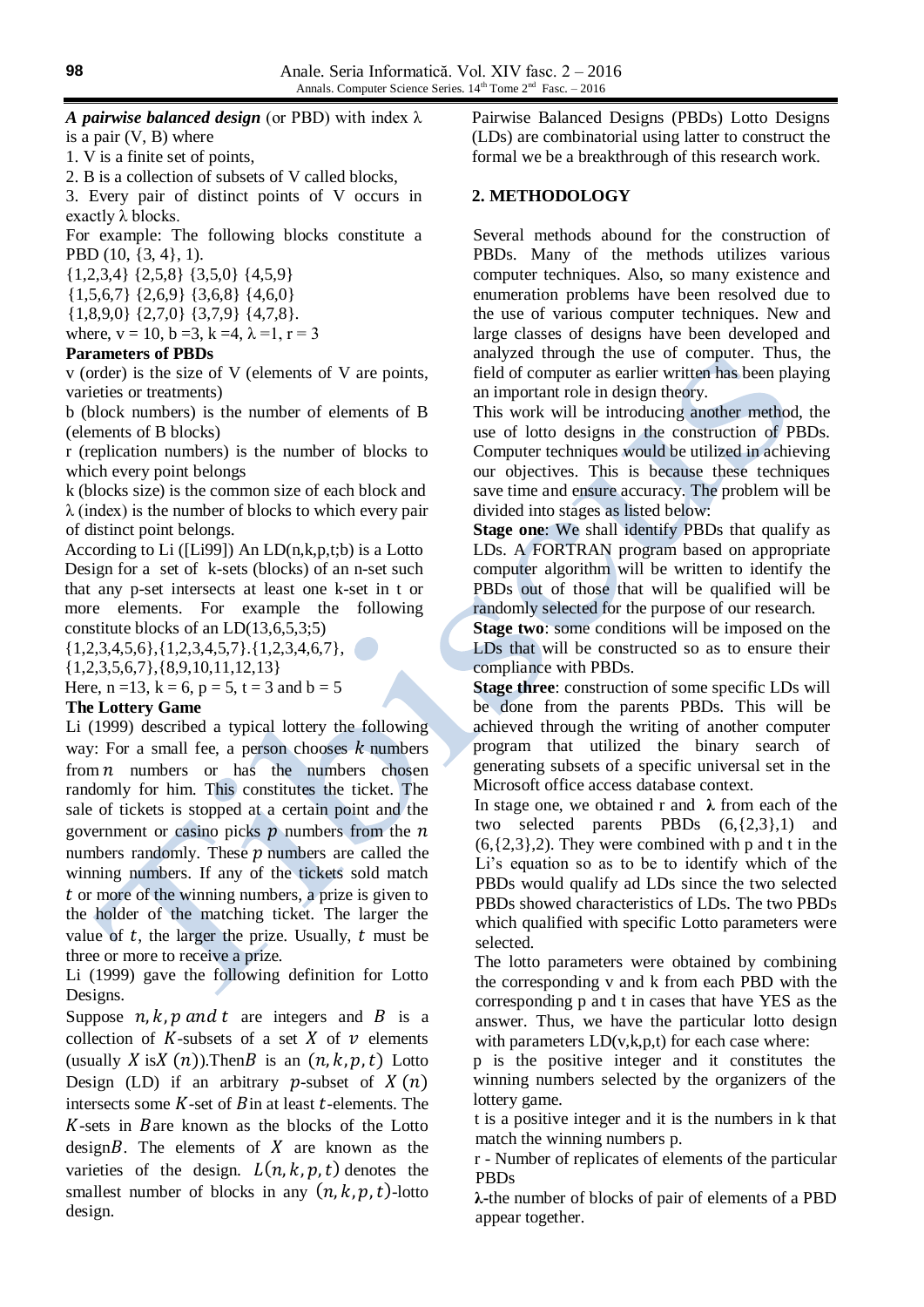v (order) is the size of V (elements of V are points, varieties or treatments) and is equivalent to the n numbers available for that particular lottery format. k (blocks size) is the common size of each block and is equivalent to the k numbers a players chooses out of n numbers available in the lottery game. Thus, The PBD $(6, \{2, 3\}, 1)$  that qualify as  $LD(n, k)$ p,t) when  $λ=1$  are: LD(6,3,4,3), LD(6,3,5,3), LD(6,3,5,4), LD(6,3,6,3), LD(6,3,6,4), LD(6,3,7,3), LD(6,3,7,4), LD(6,3,7,5), LD(6,3,8,3), LD(6,3,8,4), LD(6,3,8,5), LD(6,3,9,3), LD(6,3,9,4), LD(6,3,9,5), LD(6,3,9,6), LD(6,3,10,3), LD(6,3,10,4), LD(6,3,10,5), LD(6,3,10,6), LD(6,3,11,3), LD(6,3,11,4), LD(6,3,11,5), LD(6,3,11,6), LD(6,3,11,7) and The PBD(6, $\{2,3\}$ ,2) that qualify as LD(n,k,p,t) when  $\lambda$  $=2$  are: LD(6,3,3,3), LD(6,3,4,3), LD(6,3,4,4), LD(6,3,5,3), LD(6,3,5,4), LD(6,3,5,5), LD(6,3,6,3), LD(6,3,6,4), LD(6,3,6,5), LD(6,3,6,6), LD(6,3,7,3), LD(6,3,7,4), LD(6,3,7,5), LD(6,3,7,6), LD(6,3,7,7), LD(6,3,8,3), LD(6,3,8,4), LD(6,3,8,5), LD(6,3,8,6), LD(6,3,8,7), LD(6,3,8,8), LD(6,3,9,3), LD(6,3,9,4), LD(6,3,9,5), LD(6,3,9,6), LD(6,3,9,7), LD(6,3,9,8), LD(6,3,10,3), LD(6,3,10,4), LD(6,3,10,5), LD(6,3,10,6), LD(6,3,10,7), LD(6,3,10,8), LD(6,3,11,3), LD(6,3,11,4), LD(6,3,11,5), LD(6,3,11,6), LD(6,3,11,7), LD(6,3,11,8). By Imposing conditions  $k = t$  and  $p \leq v$  on all the LDs. This imposition is based on the observation

of the LDs taking into consideration the theory of lotto designs and the theory of combinatorial analysis. If  $p \geq \nu$ , the combination  $\left(\frac{\nu}{\nu}\right)$  $\overline{p}$ will not be defined. Also, from observations of the LD s, all the *ts* were equal to the *ks* in their parent PBDs. Thus, The  $PBD(6, {2,3}, 1)$ , produced the following

LDs: (6,3,4,3), (6,3,5,3), (6,3,6,3), (6,3,7,3), (6,3,8,3), (6,3,9,3), (6,3,10,3), (6,3,11,3) and The  $PBD(6, {2,3}, 2)$ , produced the following LDs: (6,3,3,3), (6,3,4,3), (6,3,6,3), (6,3,7,3), (6,3,8,3), (6,3,9,3), (6,3,10,3), (6,3,11,3).

For each of the parents PBDs used to produced LDs we then test the LDs produced so as to ensure conformity to the underlying properties of PBDs, this is done by using the second software**.**

#### The constructions when  $\lambda = 1$

**For PBD(6,{2,3},1) and LD(6,3,4,3) Report on Intersections Comparison Value t = 3 p = 1 2 3 4**

1 2 3 1 2 4

- 1 3 4
- 2 3 4

Hence, this produced a new  $PBD(4,\{3,4\},1)$ 

**For PBD(6,{2,3},1) and LD (6,3,5,3) Report on Intersections Comparison Value t = 3** 

**p = 1 2 3 4 5** 1 2 3 1 3 5 2 4 5 1 2 4 1 4 5 3 4 5 1 2 5 2 3 4 1 3 4 2 3 5

Hence, this produced a new  $PBD(5,\{3,10\},1)$ 

# **For PBD(6,{2,3},1) and LD (6,3,6,3)**

|                   |  |  | Report on Intersections Comparison Value $t = 3$ |  |
|-------------------|--|--|--------------------------------------------------|--|
| $p = 1 2 3 4 5 6$ |  |  |                                                  |  |

|  | <u>ט כ ד כ ד ר</u> ח |     |
|--|----------------------|-----|
|  | 123 135 235 345      |     |
|  | 124 136 236          | 346 |
|  | 125 145 245 356      |     |
|  | 126 146 246          | 456 |
|  | 134 156 256          |     |
|  |                      |     |

Hence, this produced a new PBD(6, {3,19},1).

## The constructions when  $\lambda = 2$

**For PBD(6,{2,3},2) and LD(6,3,3,3), Report on Intersections Comparison Value t = 3 p = 1 2 3** 1 2 3

Therefore this produced a new  $PBD(3,\{3,1\},1)$ 

#### **For PBD(6,{2,3},2) and LD(6,3,4,3)**

**p = 1 2 3 4**

**Report on Intersections Comparison Value t = 3**

| $p = 1, 2$  |  |
|-------------|--|
| 1 2 3       |  |
| $1 \t2 \t4$ |  |
| 1 3 4       |  |

2 3 4

Hence, this produced a new  $PBD(4,\{3,4\},1)$ .

## **CONCLUSION**

Pairwise Balanced Designs (PBDs) are of fundamental importance in combinatorial theory they are of interest in their own right, and have many applications in the constructions of other types of designs while Lotto Designs (LDs) are also combinatorial. From our research work it has been established that  $PBD(6,\{2,3\},1)$  produced LD(6,3,4,3), (6,3,5,3) and (6,3,6,3) when  $\lambda = 1$  and when,  $\lambda$  =2. PBD(6,{2,3},1) produced LDs(6,3,3,3), (6,3,4,3), and (6,3,6,3).

For each of the parents PBDs used to produced LDs we then used each of the LDs to construct a new  $PBDs(4,\{3,4\},1), (5,\{3,10\},1)$  and  $(6,\{3,19\},1)$  and  $PBDs(3,\{3,1\},1), (4,\{3,4\},1)$  and  $(6,\{3,19\},1)$ respectively.